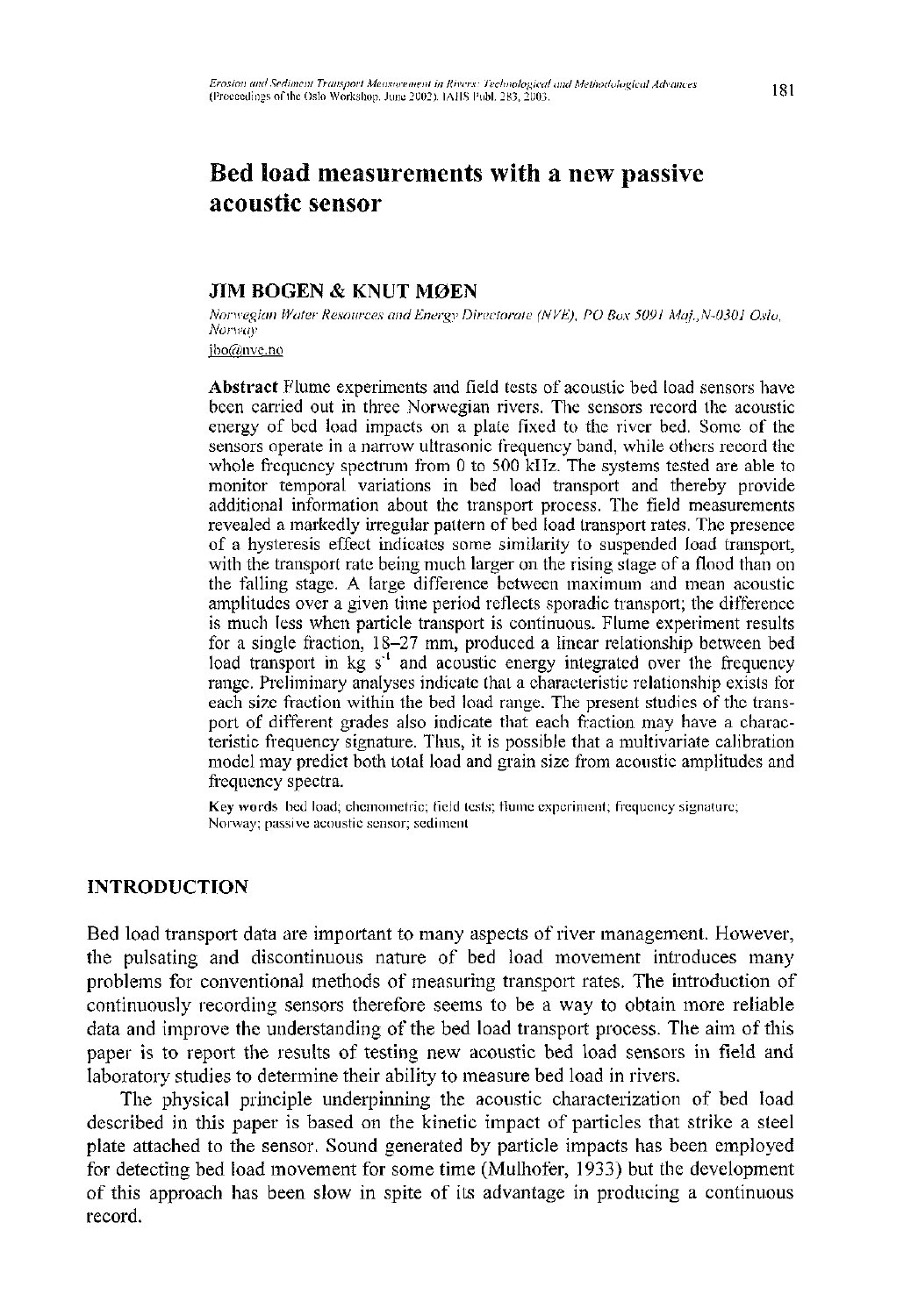Richards & Milne (1979) applied a piezo-electric transducer to convert acoustic energy produced by bed load particle impacts to electric signals. They concluded that the method was potentially useful for identifying bed load transport thresholds.

Banziger & Burch (1991) and Rickenmann *et al.* (1997) describe a system where impacts caused by bed load passing over a metal plate are detected by a hydrophone. Impacts above a certain threshold amplitude are recorded by a pulse counter. The volume of material deposited in an adjacent sediment trap was found to correlate with the number of pulses counted per minute.

Jagger & Hardisty (1991) investigated bed load transport by waves in a coastal environment by acoustic methods. They measured the acoustic energy generated by interparticle collisions and provided a review of former work. These experiments demonstrated that bed load transport rate can be reasonably estimated from the output voltage above background of a bandpass filtered hydrophone system.

Halstensen (2001) described mass flow rate measurements in fluid flow in industrial and technological processes using acoustic sensors. Emission of audible noise is an inherent characteristic of very many production-, manufacturing- and transport processes. Of special relevance to sediment transport phenomena are the analyses of powders, acoustic chemometric monitoring of fluidized bed granulation, and analyses of fluid flow with multicomponent mixture concentrations. An acoustic chemometric approach for prediction of powder particle size distributions, intended for on-line implementation, was presented by Halstensen & Esbensen (2000). Acoustic chemometry is described as a measurement method applying multivariate analysis to process-generated vibrations. The standard solution demands that calibration is carried out on representative reference powder samples.

The present paper discusses the results of a programme of flume experiments and fieldwork designed to test the suitability of new passive acoustic sensors for monitoring bed load transport rates in rivers. Initially, ultrasonic sensors that record within a narrow frequency band were deployed. These had been developed by a Norwegian company, ClampOn AS, to monitor the amount of sand carried in suspension by oil pumped up from reservoirs below the Norwegian continental shelf. The sensor detected the sound of particles impacting the pipeline wall at a bend. These collisions generated a characteristic frequency pattern which was analysed to estimate the total mass of sand. ClampOn (1998) adapted this pipeline instrument for NVE by altering the frequency band so that it could better detect gravel- and cobble-sized material. The use of an ultrasonic frequency band was chosen to avoid turbulencegenerated noise. This first version of the modified acoustic sensor was installed and tested in three Norwegian rivers.

Subsequent laboratory experiments, described in this publication, employed a newer version of the ClampOn sensor which measures the acoustic response within a broad frequency range 0-500 kHz. An additional sensor, previously used by Halstensen (2001), was used in parallel to acquire higher resolution data in the low frequency domain (0-25 kHz). Halstensen & Esbensen (2000) had demonstrated that significant information can be extracted by use of chemometric methods in the low frequency range, despite the low signal to noise ratio.

It was assumed that information may be obtained not only from measurements of the impact energy alone, but also from the pattern of variation in the frequency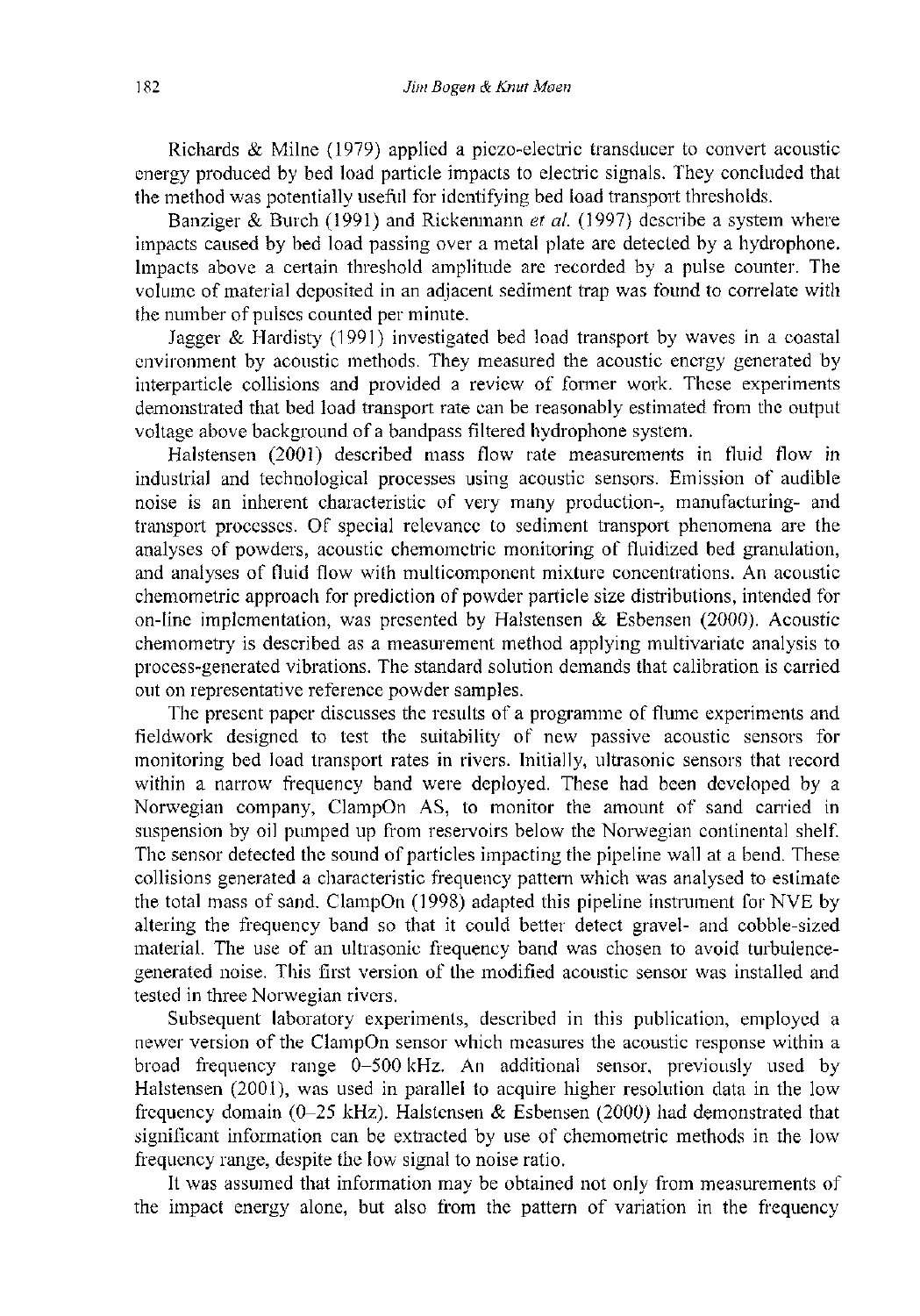domain. Several fractions in the bed load range were therefore investigated to find out if they had characteristic frequency signatures.

## **SENSOR DESIGN AND OPERATION**

The sensor consists of an acoustic sensing device, a signal amplifier with a low-pass/ high-pass filter and a digital signal processor. In the field tests a narrow ultrasonic frequency band above 50 kHz was applied and the acoustic signal was integrated over a period of one second, with the value output in digital form as a numeric string. The water turbulence generates very little acoustic energy in this frequency range, so the output data essentially represent variation in bed load transport with very little ambient noise present in the record. In the flume studies, the acoustic signal generated by the bed load transport process was studied in a broad frequency range, employing the ClampOn and the low frequency sensors in parallel to obtain good resolution.

The low frequency sensor is at the moment a laboratory setup, consisting of a standard lightweight accelerometer, a signal amplifier, a low-pass filter and a National Instrument data acquisition card and software. Frequency spectra are calculated every second. The high frequency ClampOn sensor contains a digital signal processor which calculates the frequency spectra internally every second and communicates the result via an RS-485 line. Both sensors are attached to the underside of a  $500 \times 500 \times 10$  mm steel plate which is fixed to the riverbed or the bottom of the laboratory flume (see Fig. 1).

Vibration created by particles sliding or rolling over the plate is picked up by the sensor. In the field configuration, the sensor was connected to a Sutron 8210 datalogger (RTU) which reads the acoustic energy every two seconds. To reduce data storage space, only the mean and maximum values for each minute are stored.

In addition to the bed load reading, the logger measures water stage at 5-minute intervals. The stored data are transmitted to the office once a day using a combination



Fig. **1** Sensors installed in the laboratory test rig used in the flume studies. Right: The ClampOn sensor operating at high frequencies (0-500 kHz). Left: The low frequency 0-25 kHz sensor.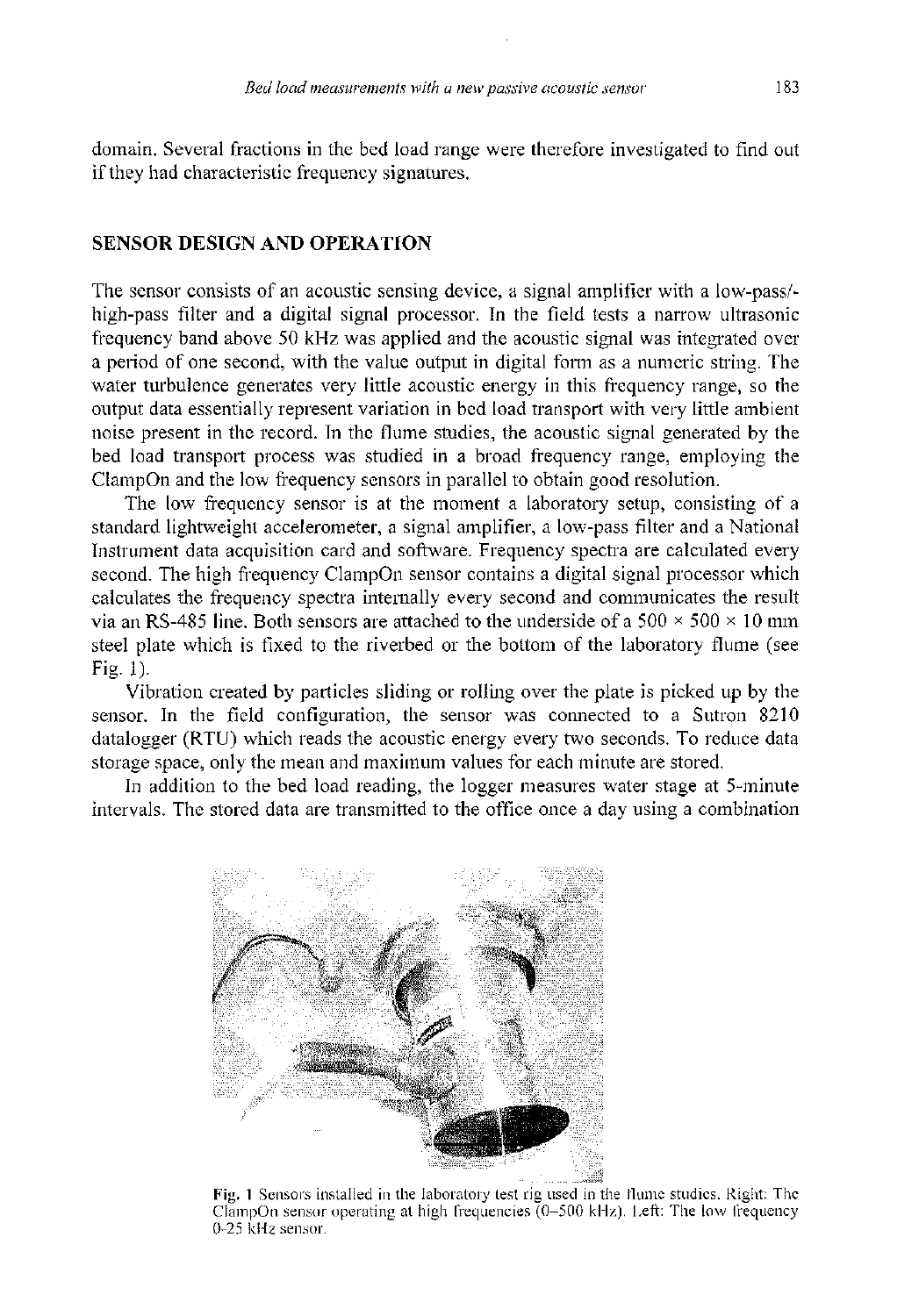of line-of-sight radio and fixed line modems. Of the two field sites operational today, one is solar powered and the other uses mains power.

The sensor is powered by a 12 V supply using 300 mA and communicates readings through an RS-485 serial interface. The cylindrical sensor head is 20 cm high and 10 cm in diameter. All electrical components are mounted in a robust and watertight stainless steel housing.

# **PILOT STUDY OF SENSOR RESPONSE**

During the initial stages of the project, the acoustic response of the narrow band ultrasonic sensor was tested with known quantities of sediment of different fractions. The rig consisted of a wooden channel, approximately 100 cm long and 50 cm wide, set at a 12° slope. At the top of the channel was a trough, where water flowed freely over the edge into the channel. The flow rate  $(1 \text{ m s}^{\prime})$  and the slope of the channel were constant throughout the experiments and maintained approximately 1 cm of water above the sensor plate.

The result of the test of sensor response to bed load transport for the 5-8 mm fraction is shown in Fig. 2. Although the total mass tested was low in this initial experiment the result suggested a semi-logarithmic relationship between the relative acoustic amplitude and the number of particles rolling across the sensor plate. Tests of several other fractions indicated that the sensor responded differently to different size grades. Runs using  $10 \text{ g}$ ,  $50 \text{ g}$  and  $100 \text{ g}$  of sediment of four grades in the 0.25–8.0 mm size range were repeated three or four times for each size grade. The sensor responded clearly to an increase in sediment load for all the size grades included in the test. The rate of increase in acoustic amplitude was, however, larger in the coarse sand fractions, when compared to the rates of increase caused by the impact of either gravel-sized or fine sand particles.



**Fig. 2** Acoustic response to increasing transport of 5-8 mm gravel particles in test flume.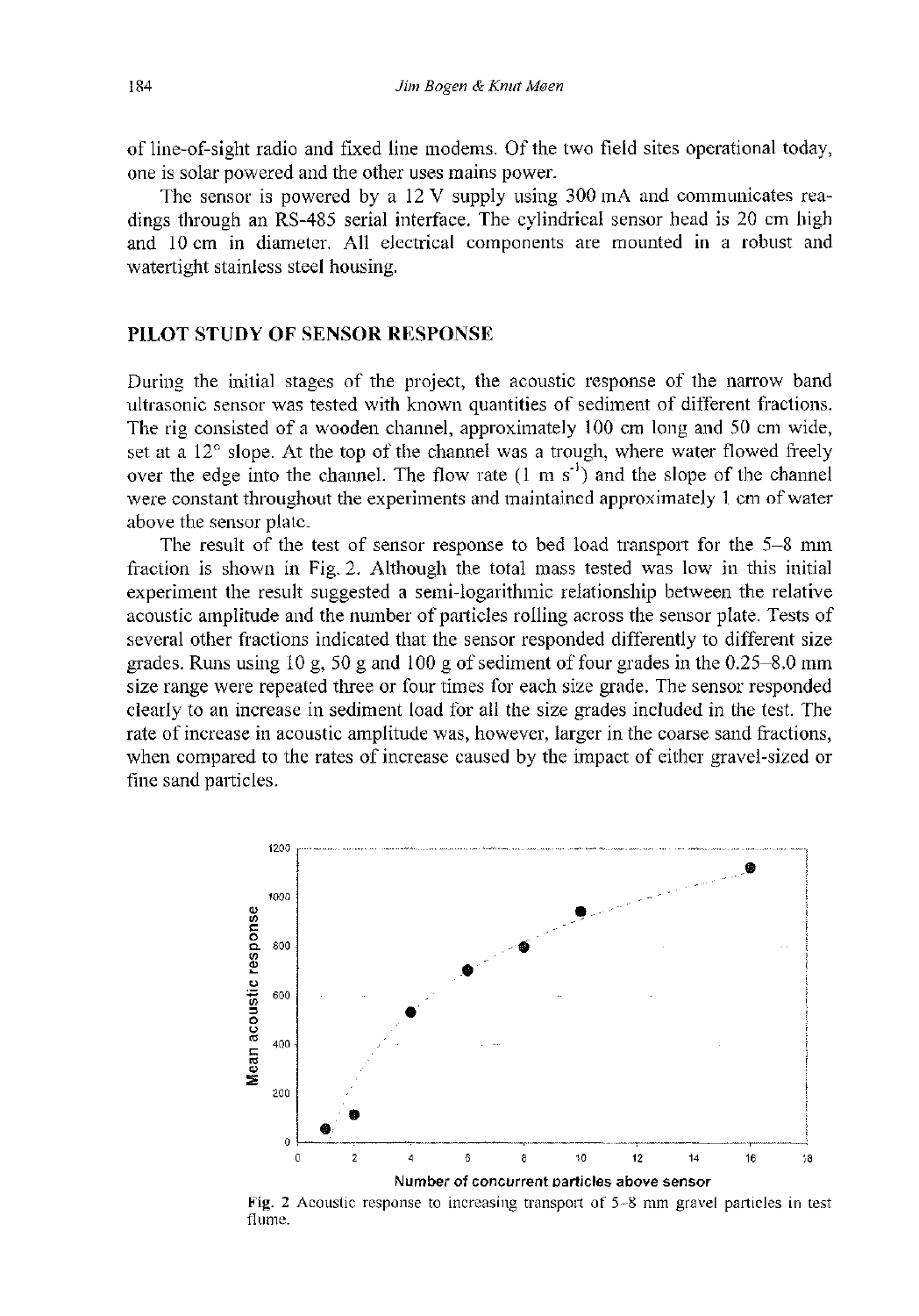## **FIELD TESTS**

#### **Nigardsbreelv**

Nigardsbreelv is the meltwater outflow from the Nigardsbre glacier and its flow is characterized by a high degree of turbulence. The river occupies a bedrock channel and the bed load carried by the river is derived from sediment supplied by the glacier. The bed load is composed of relatively coarse material; gravel fractions dominate but in addition there is a significant proportion of cobbles and boulders. Clasts are often well rounded.

Annual transport rates have been calculated from measurements of the annual rate of deposition on the delta in Lake Nigardsvatn, 0.6 km downstream from the glacier terminus. The mean annual transport rate amounts to 8000 t year', though up to 20 000 t year' have been measured during years with particularly intense runoff.

In May 1998 an acoustic sensor was installed in a rock surface cavity on the river bed approx. 0.5 km downstream from the glacier. The cavity was covered with a steel plate, connected to the datalogger by a cable. A record covering 15-22 May 1998 is shown in Fig. 3. This is a plot of the mean values calculated for successive 15-minute periods. During the first 7 days, the discharge was subject to daily fluctuations of around  $12{\sim}15$  m<sup>3</sup> s<sup>-1</sup> because of snowmelt. The acoustic record shows little bed load activity, except for some minor peaks triggered by release of short term blockages in subglacial tunnels. However, the acoustic activity increased considerably, during a flood at the end of the measurement period, but fell back to a low level during the recession phase, even though discharge remained relatively high for some time. No direct sampling of bed load was carried out, but a high rate of cobble and boulder



Fig. **3** Maximum and mean acoustic amplitude over 15-min intervals, and water discharge, in the river Nigardsbreelv 15-22 July 1998.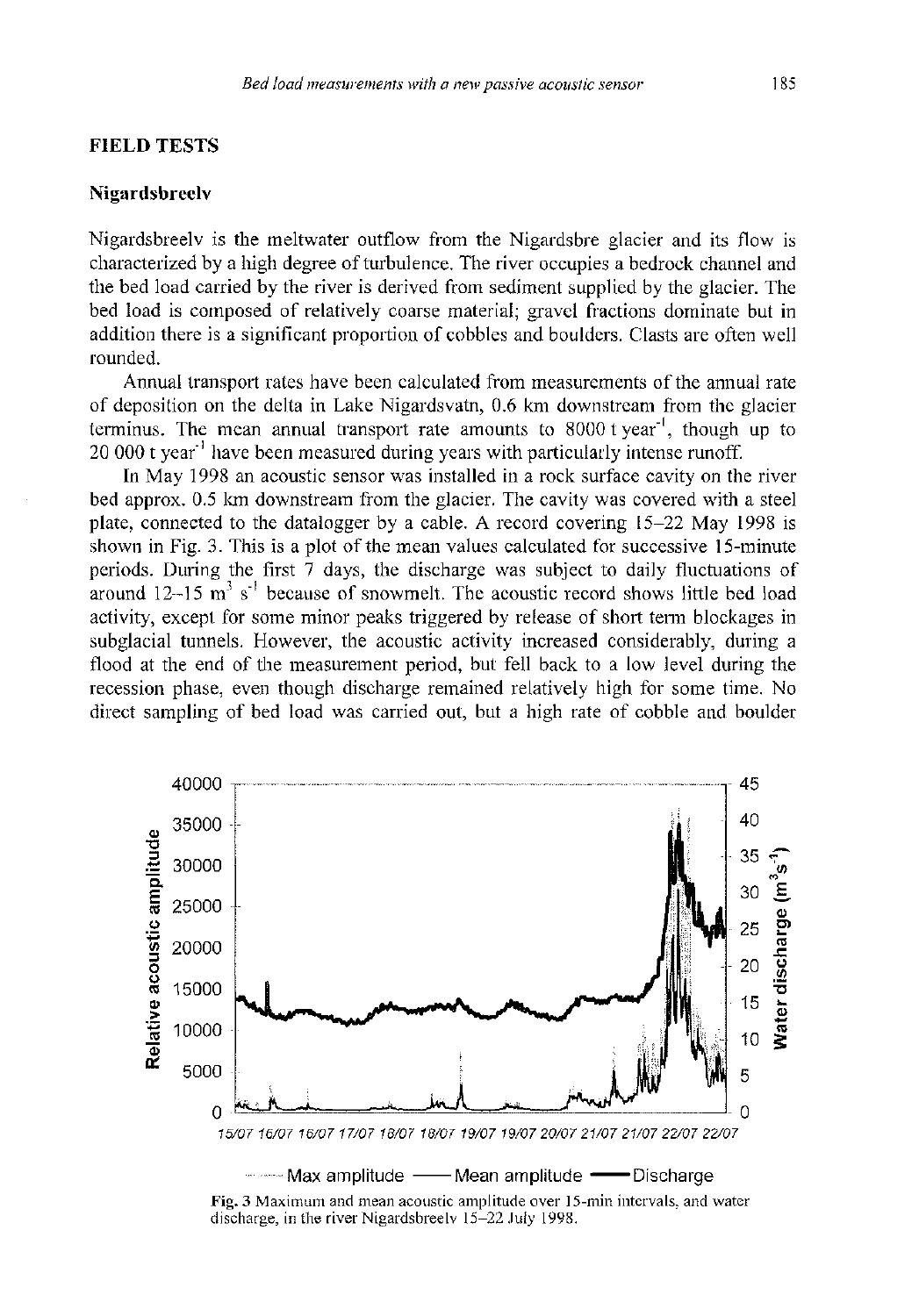transport during the flood is revealed by the fact that the cable was heavily abraded, and eventually torn off. Further measurement in Nigardsbreelv was abandoned as an advance of the glacier caused the channel position to change.

# Grâelva

In November 1999 a similar sensor was installed in the lowland River Grâelva in Trondelag, central Norway. The sensor and the corresponding plate were built into the weir of the water discharge monitoring station. Grâelva represents a low energy environment when compared to Nigardsbreelv. The bed load is derived from a layer of gravel and cobbles on the river bed upstream of the monitoring station.

A record covering the period 10 December 1999 to 5 January 2000 is shown in Fig. 4. The measurements reveal a transport pattern essentially in agreement with bed load observations reported by authors that used sensors in other rivers (Banzinger & Burch, 1991; Rickenmann *et al,* 1997). The bed load passes in pulses, but these do not always occur during high water discharge. If we exclude the anomalous measurement of 2 January, that may be due to an instrument error, the largest acoustic amplitudes were recorded during the rising stage of the flood event on 25 and 26 December. There was apparently little bed load activity during the falling stage except on 28 December when a small rise in discharge was accompanied by a major acoustic peak. The mean amplitude, however, remained low throughout the whole measurement period and only a small increase in acoustic amplitude was recorded during the flood on 4 January. No high amplitude events were recorded after this flood had peaked.



Fig. **4** Mean and maximum acoustic amplitude calculated for 5-minute intervals, and water discharge, in the River Grâelva at Borstad, from 10 December 1999 to 5 January 2000.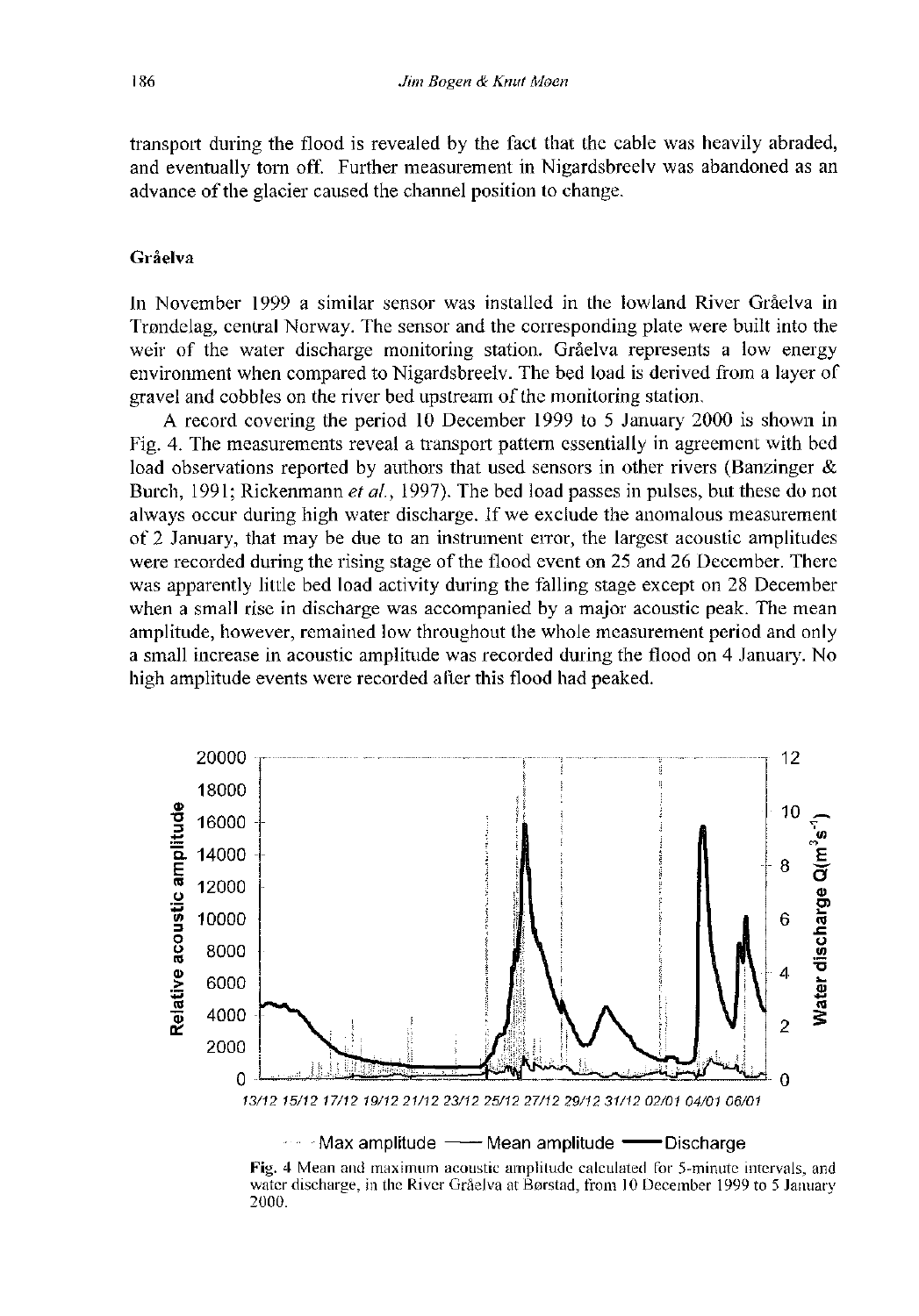#### **Bayelva**

Bayelva is located near Ny Âlesund on Svalbard in the high Arctic. Most of the sediment is supplied by the Austre and Vestre Broggerbre glaciers and by erosion in the glacier forefield.

Sediment transport and water discharge are measured at a composite Crump weir near the river outlet into the fjord. Between the monitoring station and the glaciers the river passes through several sandurs. The river bed sediment is dominated by gravel and cobble fractions derived from sandstones and is in general more angular than the clasts in the Nigardsbreelv and Grâelva rivers. In order to avoid material being deposited on the steel plate, the plate and sensor were installed at the downstream side of the weir crest. A description of the Crump weir and the suspended sediment monitoring station in Bayelva is given by Skretteberg (1990) and Bogen (1990).

Results from the acoustic record for 14-25 July 2000 are given in Fig. 5. Water discharge variations during the period were mainly caused by temperature fluctuations giving rise to variations in snow and glacier melt. The highest acoustic amplitudes were recorded during the rising stage of the 17 June flood event. A similar pattern occurs during each of the daily discharge fluctuations. However, the amplitude of the acoustic peaks does not always match the water discharge amplitudes. During low discharges of 3-6 m<sup>3</sup> s<sup>-1</sup> for 24–27 July the acoustic amplitudes are higher than those on the preceding days, when discharges had been significantly higher.

The sensor record of bed load transport rates in the Bayelva is quite different from that of the rivers Grâelva and Nigardselv. These differences are probably related to hydraulic and sedimentological factors.

Calibration of acoustic amplitudes against the mass of the bed load obtained with a Helley-Smith sampler was initiated in the rivers Bayelva and Grâelva. However,



Fig. **5** Mean and maximum relative acoustic amplitude calculated for 5-minute intervals, and water discharge, in the River Bayelva 15-29 July 2000.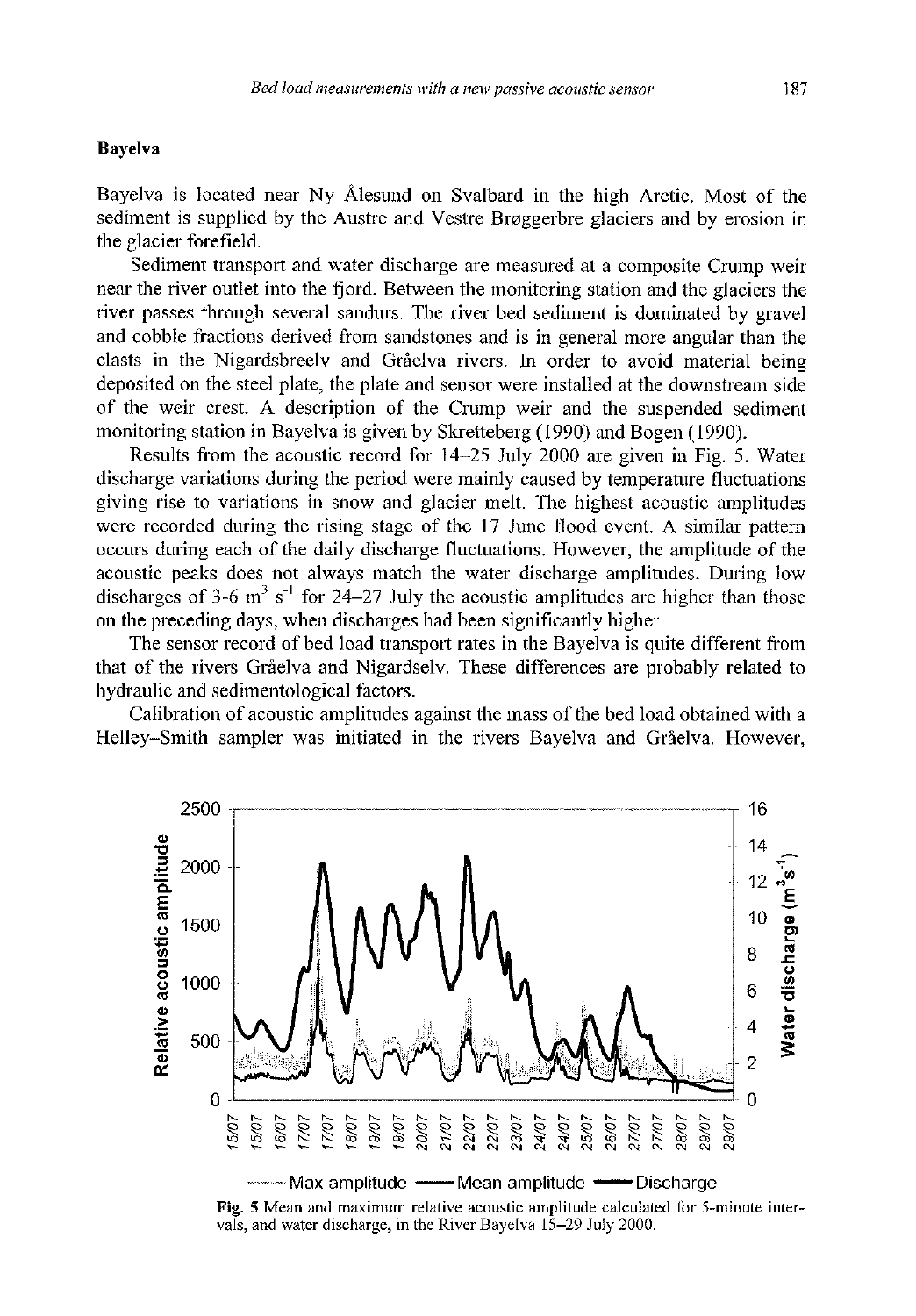manual sampling in high discharges proved to be difficult at both locations. To overcome the problems encountered in the field, a full scale test rig was built. Information on the acoustic response to changes in grain size, sediment load and particle roundness was thus obtained through experiments with this test rig in the laboratory.

# **TESTS IN LABORATORY FLUME**

The test rig consists of four main parts: sediment feeder, test flume, sedimentation basin and water recirculation pump (see Fig. 6). The rig is built mainly of waterproof plywood. A 2 m long and 0.5 m wide conveyer belt is used as the sediment feeder, and this is controlled by a computer using a frequency drive. Feeding rates from  $\leq 1$  g s<sup>-1</sup> to  $>4$  kg s<sup>-1</sup> can be obtained. An even layer of test material is placed on the belt before each test. The total mass of the material is entered into the computer, together with the selected feeding rate.

The test material is dry fed into the flume which is approximately 4 m long, with a  $0.5 \times 0.5$  m cross-section. The acoustic sensors are attached beneath a  $0.5 \times 0.5$  m steel plate which extends across the flume 20 cm from its end. The sides of the flume next to the sensor are made of thick glass for visual inspection of particle movement over the sensor. A pair of hydraulic jacks is used to adjust the flume slope.

The mix of water and sediment flows into an 8 m<sup>3</sup> sedimentation basin. Coarse material  $(>=2.5 \text{ mm})$  is separated in a 1 m<sup>3</sup> filter basket which can be hoisted out for easy re-use of the test material. Finer material accumulates on the bottom of the basin. At the far end of the basin a large wastewater pump feeds the now clean water back up to the top of the test flume. A simple manual butterfly valve is used to control the pump outlet, which yields a water flow in the range of  $30-300$  I s<sup>-1</sup>. Depending on the sediment feed rate, the test duration was 20-200 s.



**Fig. 6** Schematic drawing of test rig.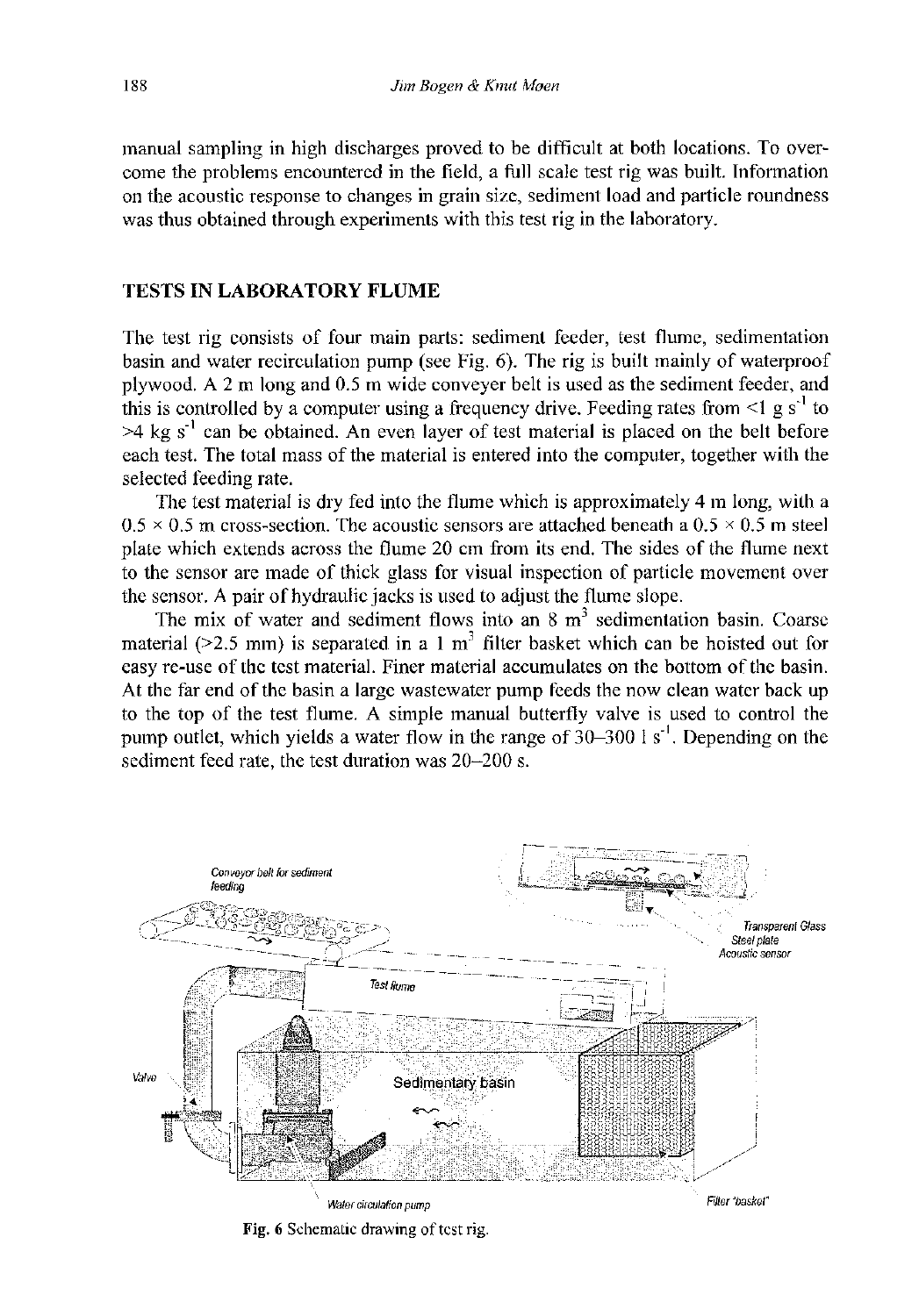More than 100 tests have been run, varying the grain size fractions, particle roundness, bed load transport rate and water velocity. The sensor setup generates a frequency spectrum every second. Fractions within the grain size range from 3 to 136 mm were selected for the flume experiments. The experiments reported in this paper were all carried out using edged particles and a water velocity of  $1.8 \text{ m s}^{-1}$ 

## **RESULTS OF FLUME EXPERIMENTS**

It seems that a particular combination of size fraction, velocity and bed load transport rate values gives a fairly constant acoustic frequency signature.

The results of a series of tests with the 18-27 mm fraction are shown in Fig. 7 for increasing bed load transport rates between  $10 \text{ g s}^{\text{-}1}$  and  $2000 \text{ g s}^{\text{-}1}$  (Series 1 in Table 1). As the bed load transport rates increase, the frequency signature or spectrum shape is maintained, but with increasing acoustic amplitude.

Mean acoustic energy  $(P<sub>a</sub>)$  appeared to be positively correlated with bed load transport rates  $(G_b)$ . The integral of the frequency spectra was calculated for the transport rates used in this series. The mean integral value of the frequency spectra over a given time (e.g. 60 s) for the fraction 18-27 mm increased almost linearly with the bed load transport rate (Fig. 8). The best fitted regression line is  $P_a = 161.92G_b +$ 11935 with  $r^2 = 0.9806$ .



Fig. **7** Acoustic energy as a function of bed load transport rate and the frequency distribution in the 0-180 kHz range. (Series 1 in Table 1).

|  |  | <b>Table 1</b> Set of variables during flume experiments reported in this paper. |  |
|--|--|----------------------------------------------------------------------------------|--|
|  |  |                                                                                  |  |

| Flume experiment | Particle fraction<br>(mm)        | Particle roundness | Bed load transport<br>$(g s-1)$ | Velocity<br>$(m s-1)$ |
|------------------|----------------------------------|--------------------|---------------------------------|-----------------------|
| Series 1         | $18.0 - 27.0$                    | edged              | 10-2000                         | .8                    |
| Series 2         | $18.0 - 27.0$ and<br>$4.5 - 8.5$ | edged              | 500                             | -8                    |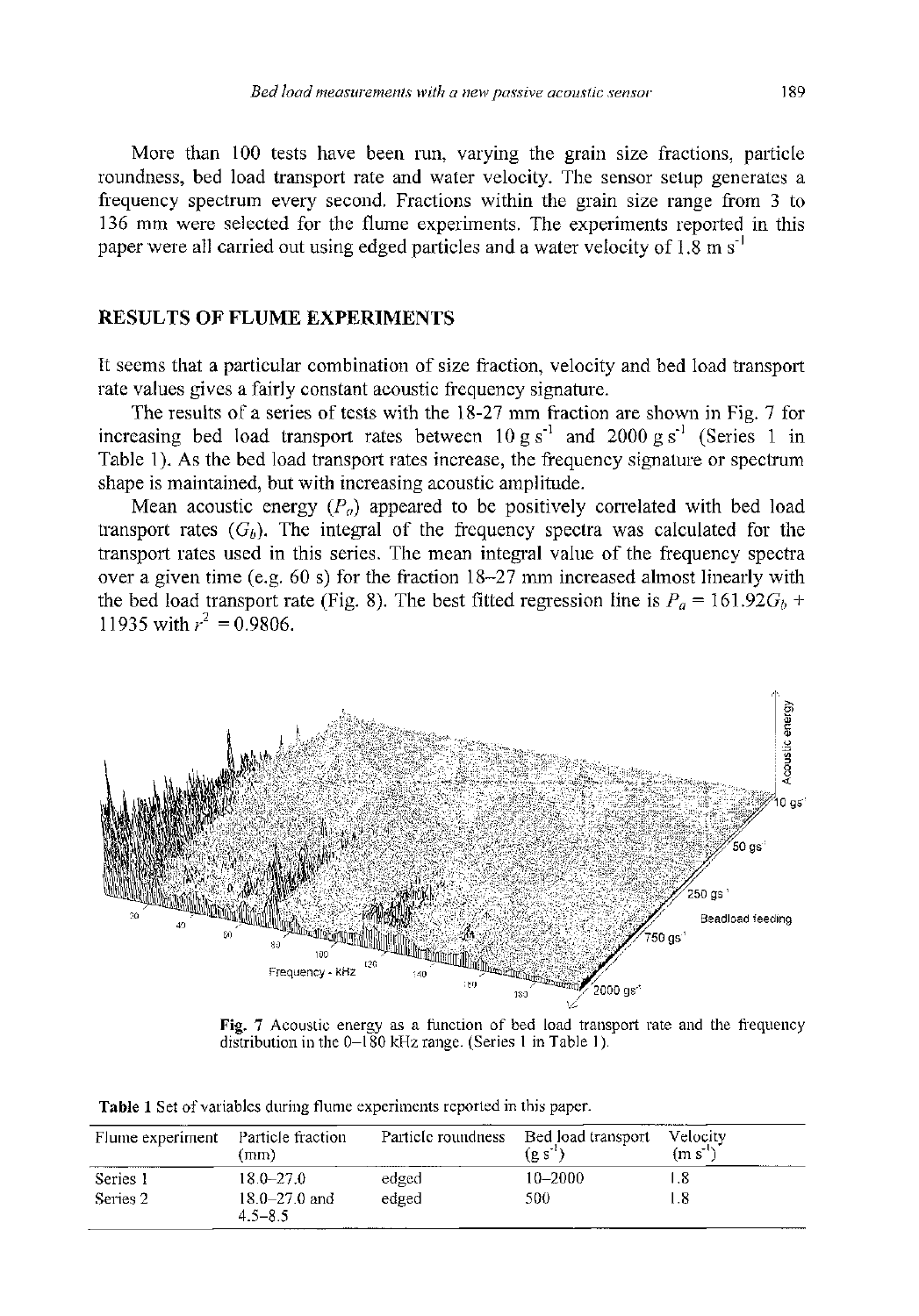

Fig. **8** Acoustic energy (expressed as the integral of the frequency spectrum) *vs* bed load transport rate for the 18-27 mm fraction. (Series 1 in Table 1).

The difference in correlation curves between this experiment and the preliminary findings shown in Fig. 2 has yet to be investigated. One possible explanation might be that the first experiment operated close to the lower detection threshold of the sensor. The experiment was also conducted with the first generation of the acoustic sensor which might have an influence on the results due to different hardware properties.

When maintaining a constant particle concentration and flow velocity, different frequency signatures were produced when fraction sizes were changed. Each fraction seems to have a characteristic frequency signature. This is illustrated by the results in the 0-30 kHz frequency band for the 4.5-8.5 mm and 18-27 mm fractions, shown in Fig. 9. This observation suggests that it is possible to develop a model for identifying and classifying different size fractions by their acoustic signature. Halstensen  $\&$ Esbensen (2000) were able to estimate the particle size distribution of a powder flow by acoustic methods using multivariate analysis techniques such as Principal Component Analysis and Partial Least Squares to calibrate their model. Further



Fig. **9** Frequency signature of the 4.5-8.5 mm and 18.0-27 mm fractions (Series 2 in Table 1).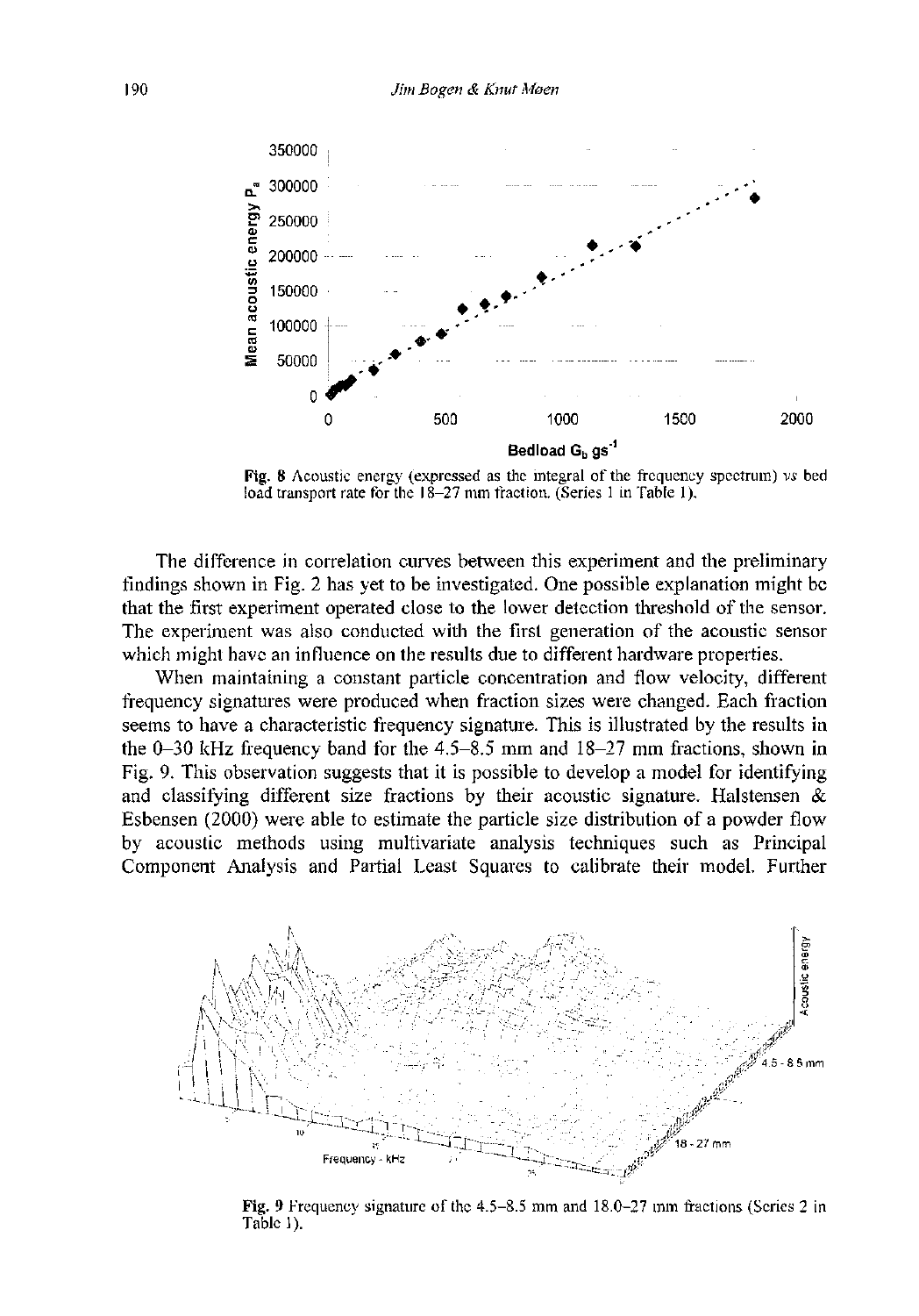experiments and analyses are necessary to develop such a model for the estimation of bed load transport rates and size distributions. However, the results obtained so far are promising.

#### **CONCLUSIONS**

The experiments and field tests with the acoustic bed load sensor indicate that this system successfully monitors temporal variations in the rate of bed load transport. The system must be calibrated against actual samples of bed load for each measuring site.

The field measurements reveal a markedly irregular partem of bed load transport rates in the rivers studied. There is some similarity to suspended load transport in the way that a hysteresis effect is present, namely the transport rate is much higher on the rising stage than on the falling stage of a flood.

The small difference between maximum and mean acoustic amplitudes recorded in the high energy rivers Bayelva and Nigardsbreelv most probably indicates continuous movement of bed load. In the quieter River Grâelva, there is a very large difference between the mean and maximum amplitudes. This probably represents a continuous flow of small amounts of sand with only sporadic transport of gravel or cobbles during the observation period.

Flume studies were carried out to study the acoustic response to hydraulic and sedimentological variables. Results for the 18-27 mm fraction showed that as bed load transport rate increases, the frequency signature or spectrum shape is maintained, but with increasing acoustic amplitude.

The same fraction gave a linear correlation between bed load transport and acoustic energy integrated over all frequencies. Preliminary analyses indicate that a similar relationship exists for all the size fractions in the bed load range, but that the parameters may vary for each fraction. In rivers, these parameters may possibly be modified by particle roundness and hardness, but this is still being investigated.

Studies of the transport of several fractions indicate that each of them may have a characteristic frequency signature. Thus it is possible that a multivariate calibration model can be used to calculate both the total bed load transport and its grain size distribution from frequency spectra and acoustic amplitude.

**Acknowledgements** This paper is based on a research project funded by a Norwegian Water Resources and Energy Directorate research programme. ClampOn AS, Acoustica AS and Dr Maths Halstensen and Professor Kim Esbensen of the Applied Chemometric Research Group (ACRG) at the Telemark University College, Norway, are thanked for their co-operation.

## **REFERENCES**

Banziger, R. & Burch, H. (1991) Geschiebetransport in Wildbachen. Messung mittels eines neuartigen Sensors. (Sediment transport in torrents. Measurements with a new sensor). Schweitzer Ingenieur und Architekt, heft 24/1991.

Bogen, J. (1991) Erosion and sediment transport in Svalbard. In: Arctic Hydrology, Present and Future Tasks (ed. by Y. Gjessing, J. O. Hagen, K. A. Hassel, K. Sand & B. Wold), 147-158. Norwegian National Committee for Hydrology. Report 23/91.